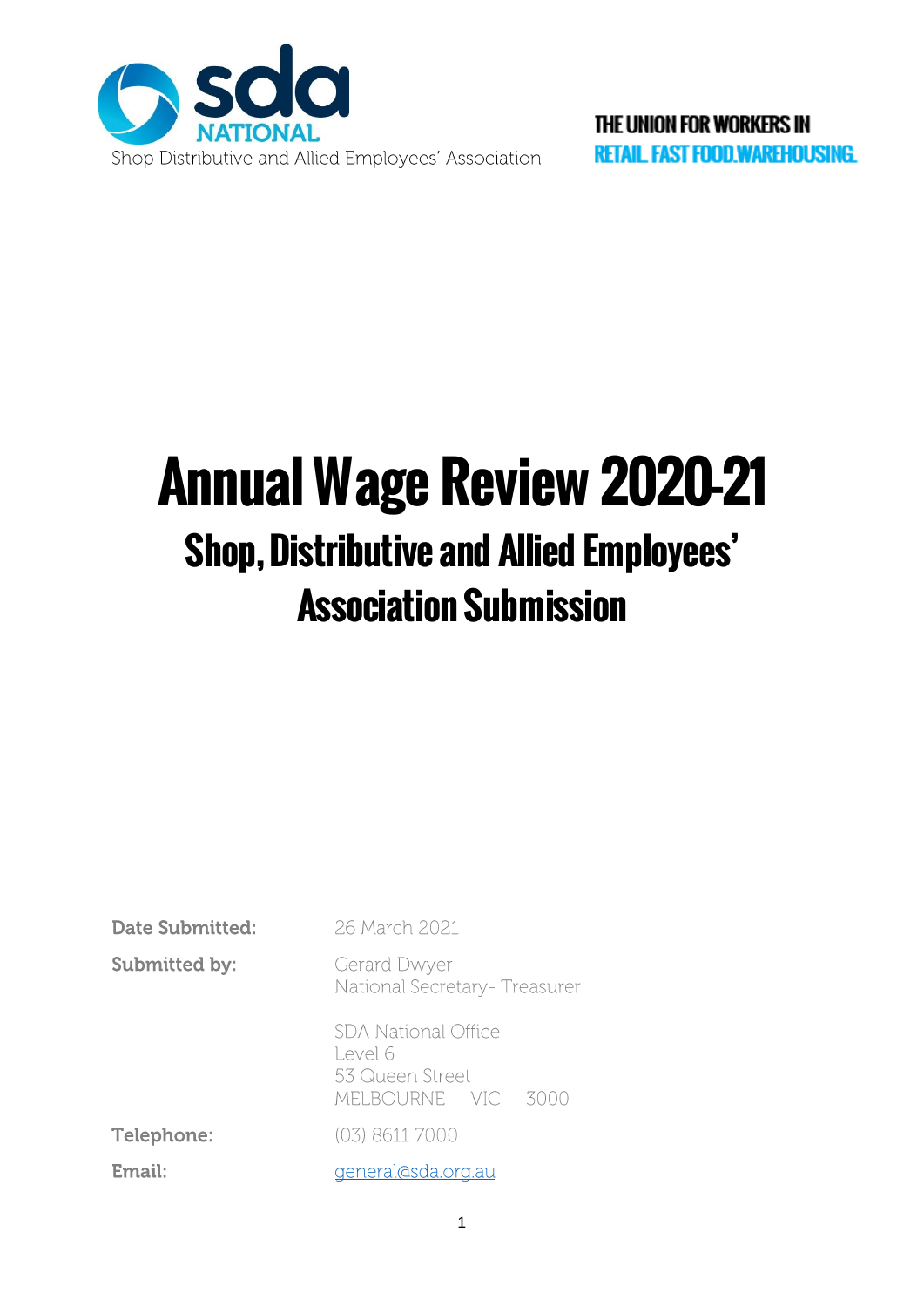#### **Introduction**

The Shop Distributive and Allied Employees' Association (SDA) supports the submission of the Australian Council of Trade Unions (ACTU) and welcomes the opportunity to make a supplementary submission to the 2021 Annual Wage Review (AWR).

The SDA represents over 200,000 workers in the retail, fast-food and distribution sectors in Australia. The retail industry employs one of the largest proportions of Australian workers, accounting for 10 per cent of the nation's workforce.

## Wages for Retail and Fast-Food Workers

Despite the effects of the COVID-19 pandemic, data shows that labour productivity per hour has risen by 2.5 per cent.<sup>1</sup> However, corresponding wage growth has not followed, with wages only increasing by 1.4 per cent.<sup>2</sup> Retail workers have experienced a greater stagnation in wage growth than workers in other industries – with wage growth for retail trade at 1 per cent compared to 1.4 per cent more generally.<sup>3</sup>

Citing the economic recession caused by the pandemic, $4$  the 2020 AWR decision did not result in the predicted wage increase for employees in the retail and fast-food industries. Regrettably, the outcome of the 2020 AWR for most retail and fast-food workers, was a significantly lower increase of 1.75 per cent, postponed to February 2021, whilst still preserving the scheduled 15 per cent cut to permanent retail workers' Sunday penalty rates.

# The Impact of COVID-19 on Retail Workers

As 'essential workers,' countless retail employees were on the frontline of the pandemic, working hard to ensure that the nation's needs were met. They faced great uncertainty, characterised by government-imposed lockdowns, reduced trading and working hours and job losses. Additionally, many retail employees persisted in their customer-facing roles, with the increased threat of contracting the virus as well as heightened levels customer abuse and

<sup>1</sup>Australian Bureau of Statistics (ABS), *Australian National Accounts: National Income, Expenditure and Product*, *Australia, December 2020* (Catalogue No 5206.0, 3 March 2021), accessed online[: https://www.abs.gov.au/statistics/economy/national](https://www.abs.gov.au/statistics/economy/national-accounts/australian-national-accounts-national-income-expenditure-and-product/dec-2020)[accounts/australian-national-accounts-national-income-expenditure-and-product/dec-2020.](https://www.abs.gov.au/statistics/economy/national-accounts/australian-national-accounts-national-income-expenditure-and-product/dec-2020)

<sup>2</sup> ABS, *Wage Price Index, Australia*, *December 2020* (Catalogue No 6345.0, 24 February 2021), accessed online: [https://www.abs.gov.au/statistics/economy/price-indexes-and-inflation/wage-price-index-australia/dec-2020.](https://www.abs.gov.au/statistics/economy/price-indexes-and-inflation/wage-price-index-australia/dec-2020)

<sup>3</sup> Ibid. <sup>4</sup> *Annual Wage Review 2019-20* [2020] FWCFB 3500, see for example [533]-[538], [547].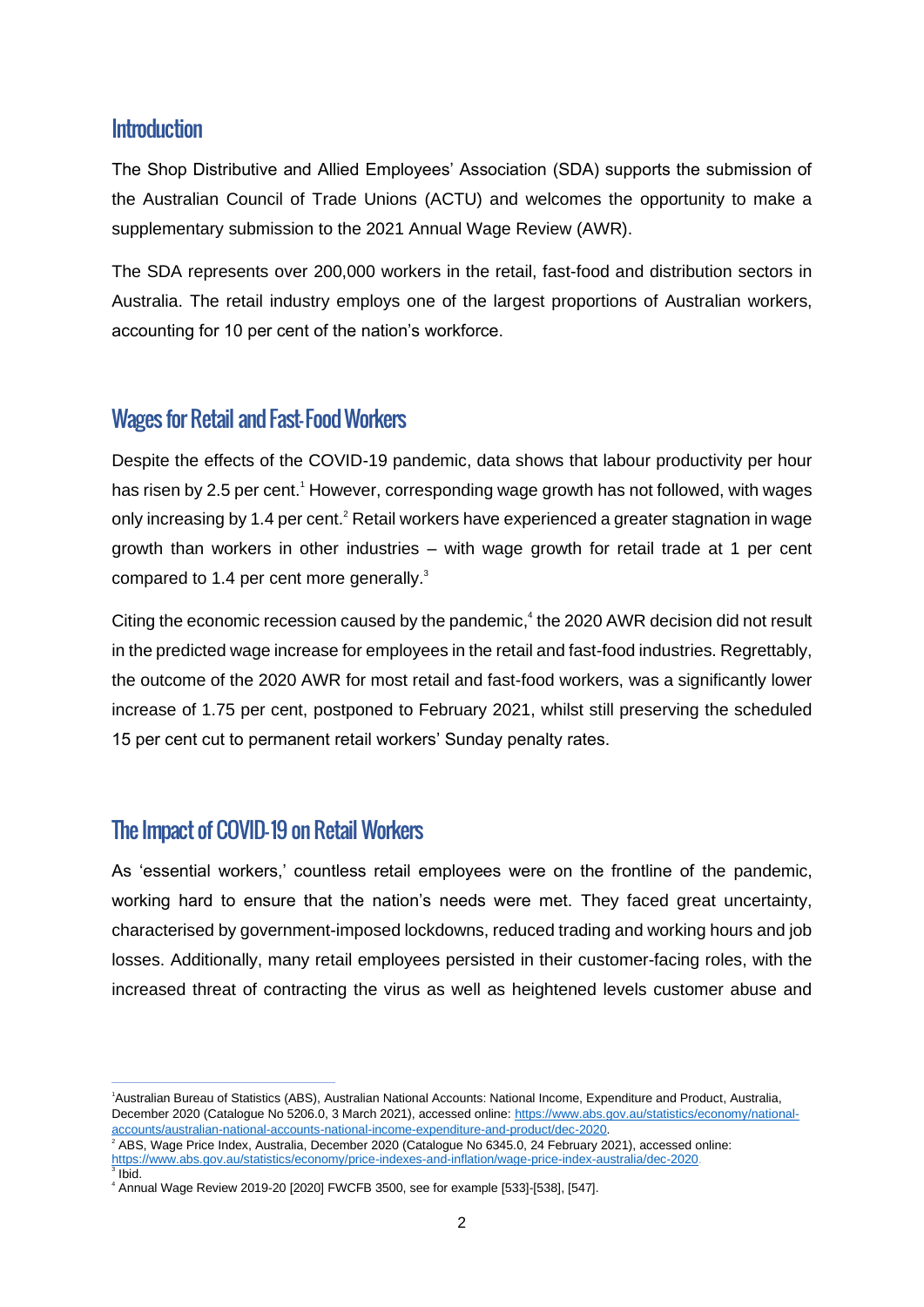violence. During the height of COVID-19, these employees were instrumental in serving Australians on the frontlines of the pandemic, despite risks to their health and well-being.

However, retail workers were still met with a delayed and reduced increase to their minimum wage. This pay freeze was greatly felt by retail and fast-food workers. In a recent survey of approximately 2,300 SDA members, 80.5 per cent of respondents agreed that they had experienced financial hardship because of COVID-19.<sup>5</sup> 85 per cent of respondents believe that a further delay in an AWR increase will result in further financial hardship. These are significant results, and show that a rise in wages, especially for these already low-paid workers is not just desirable, but critical. Retail workers have been working tirelessly during the pandemic – and yet, they are suffering the effects of stagnating wages. This has a negative impact on those individuals, and a negative impact on the broader economy.

### Recovering Retail Trade Figures

Following the initial drop in retail trade that occurred after the onset of the pandemic in Australia,<sup>6</sup> retail trade has been recovering and this is expected to continue. For the year to January 2021, retail trade grew 10.6 per cent.<sup>7</sup> An estimated recovery of 95-98 per cent of COVID-19 related output and employment losses has been made,<sup>8</sup> and despite domestic and global uncertainties, a strong recovery is anticipated for 2021.<sup>9</sup>

Retail trade has proven its resilience by responding to COVID-related restrictions, through the increased use of online means such as click-and-collect. From the outset of COVID-19 pandemic in Australia in March 2020, to December 2020, total online sales have averaged an annual rise of 65.8 per cent.<sup>10</sup> Online retail trade rose 55.2 per cent for the year to December 2020. This is significant and reflective of retail's adaptability during the pandemic, where customers had to comply with social distancing regulations and limited store operations. As Australia becomes increasingly accustomed to navigating a COVID-19 economy, and retail continues to adapt, we are likely to keep recording strong retail trade figures. This should be reflected in the pay-packets of hard-working retail employees.

 $<sup>9</sup>$  Ibid 14.</sup>

<sup>5</sup> SDA AWR 2021 Survey (2021), figure refers to members who recorded 4 & 5 on a scale from Strongly Disagree (1) to Strongly Agree (5).

<sup>6</sup>ABS, *Retail Trade, Australia, April 2020* (6 April 2020), accessed online: [https://www.abs.gov.au/statistics/industry/retail-and](https://www.abs.gov.au/statistics/industry/retail-and-wholesale-trade/retail-trade-australia/apr-2020)[wholesale-trade/retail-trade-australia/apr-2020.](https://www.abs.gov.au/statistics/industry/retail-and-wholesale-trade/retail-trade-australia/apr-2020)

<sup>7</sup>ABS, *Retail Trade, Australia, January 2021* (Catalogue No 8501.0, 4 March 2021), accessed online: [https://www.abs.gov.au/statistics/industry/retail-and-wholesale-trade/retail-trade-australia/jan-2021.](https://www.abs.gov.au/statistics/industry/retail-and-wholesale-trade/retail-trade-australia/jan-2021)

<sup>&</sup>lt;sup>8</sup> CEDA, Economic and Political Outlook 2021 (Report, 2021) 10, accessed online:

[https://cedakenticomedia.blob.core.windows.net/cedamediacontainer/kentico/media/researchcataloguedocuments/pdfs/ceda\\_2](https://cedakenticomedia.blob.core.windows.net/cedamediacontainer/kentico/media/researchcataloguedocuments/pdfs/ceda_2021-epo_report_final.pdf?ext=.pdf) [021-epo\\_report\\_final.pdf?ext=.pdf.](https://cedakenticomedia.blob.core.windows.net/cedamediacontainer/kentico/media/researchcataloguedocuments/pdfs/ceda_2021-epo_report_final.pdf?ext=.pdf)

<sup>&</sup>lt;sup>10</sup>ABS, Online sales, December 2020 – Supplementary COVID-19 analysis (5 February 2021), accessed online: [https://www.abs.gov.au/articles/online-sales-december-2020-supplementary-covid-19-analysis.](https://www.abs.gov.au/articles/online-sales-december-2020-supplementary-covid-19-analysis)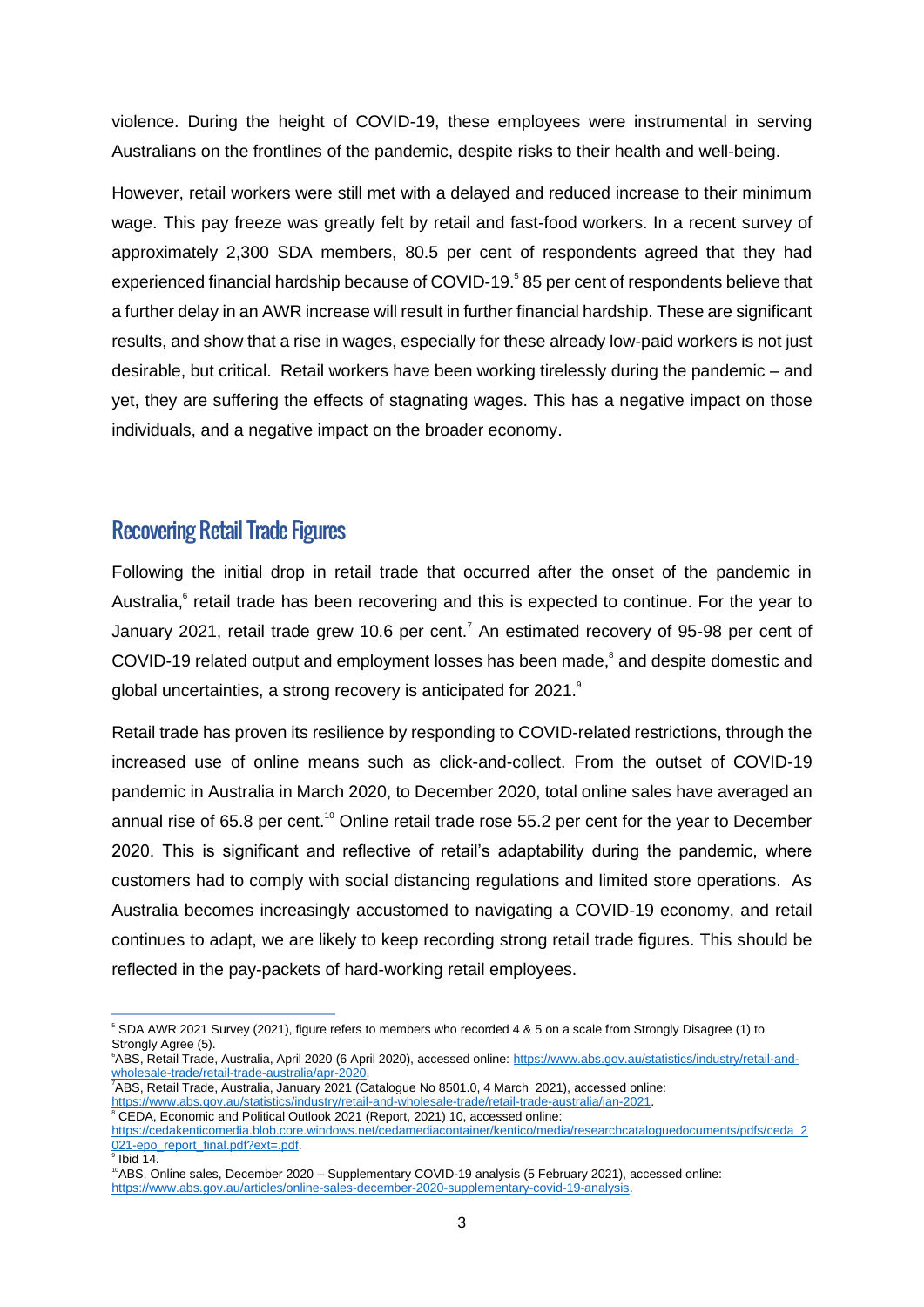## Retail Profit Outcomes

Some retailers have not just recovered but have greatly profited during COVID-19. While traditional retailers have had to close their stores at various stages because of governmentimposed lockdowns, certain consumer patterns arising from COVID-19 has resulted in the increased profitability of businesses. As people spent more time at home, consumer spending has been redirected into purchasing furniture, technology, and appliances.<sup>11</sup> This trend is expected to continue for some time.

Furniture retailer, Nick Scali, reported a profit of \$42.1 million for the  $FY20^{12}$  despite store closures during the second half of the year. Australian-based, multi-national retailer, Harvey Norman recorded 26 per cent increase in pre-tax profit to \$636 million in 2020.<sup>13</sup> JB Hi-Fi reported a 33 per cent increase in net profit to \$332.7 million, the strongest profit growth in three years.<sup>14</sup> These are only a few examples of phenomenal profit outcomes that followed the pandemic. Suppliers of essential goods, like major supermarkets also experienced profit growth.<sup>15</sup> However, this has not translated into improved wages for retail employees.

The rise of online sales, both pure-play and omni channelling, has boosted the profitability of some retailers – and it is expected that this will continue even with easing restrictions. Providing retail employees with a decent take-home pay will encourage and sustain consumer spending back into the economy.

--

The Fair Work Commission AWR Panel plays an important role in promoting national economic prosperity for all Australians. The delivery of 'fair' and 'relevant' wage increases promotes the economic prosperity of the nation by increasing consumer spending capacity. Ensuring that workers, especially low-paid workers, are receiving a decent wage is critical to boosting the economy. It is both 'fair' that retail workers receive a wage increase that acknowledges their hard work, especially during the pandemic, and 'relevant' given the financial strain on retail workers and the economic recovery that is well underway.

[+Annual+Report+-+FINAL+for+upload+to+website+v2.pdf.](https://static1.squarespace.com/static/54803162e4b08e1b8a472201/t/5f7548b27a7dba1ef4c5bfb9/1601521983870/HVN+2020+Annual+Report+-+FINAL+for+upload+to+website+v2.pdf) 14 JB Hi-Fi Limited, *Annual Report 2020* (2020) 1, accessed online: [https://investors.jbhifi.com.au/annual-reports/.](https://investors.jbhifi.com.au/annual-reports/) 

<sup>&</sup>lt;sup>11</sup> ABS, Consumer Price Index, Australia, December 2020 (27 January 2021), accessed online:

[https://www.abs.gov.au/statistics/economy/price-indexes-and-inflation/consumer-price-index-australia/latest-release.](https://www.abs.gov.au/statistics/economy/price-indexes-and-inflation/consumer-price-index-australia/latest-release) 

<sup>12</sup> Nick Scali Limited, *Annual Report 2020* (2020) 12, accessed online: [https://www.nickscali.com.au/annual-reports.](https://www.nickscali.com.au/annual-reports) Note: This is the exact same amount achieved in FY 19.

<sup>&</sup>lt;sup>13</sup> Harvey Norman Holdings Limited, 2020 Annual Report (2020) 3, accessed online: [https://static1.squarespace.com/static/54803162e4b08e1b8a472201/t/5f7548b27a7dba1ef4c5bfb9/1601521983870/HVN+2020](https://static1.squarespace.com/static/54803162e4b08e1b8a472201/t/5f7548b27a7dba1ef4c5bfb9/1601521983870/HVN+2020+Annual+Report+-+FINAL+for+upload+to+website+v2.pdf)

<sup>15</sup> Coles Group Limited, *Annual Report 2020* (2020) 36, accessed online:

[https://www.colesgroup.com.au/investors/?page=reports;](https://www.colesgroup.com.au/investors/?page=reports) Woolworths Group Limited, *Annual Report 2020* (2020) 3, accessed online: [https://www.woolworthsgroup.com.au/page/investors/our-performance/reports/Reports/Annual\\_Reports.](https://www.woolworthsgroup.com.au/page/investors/our-performance/reports/Reports/Annual_Reports)